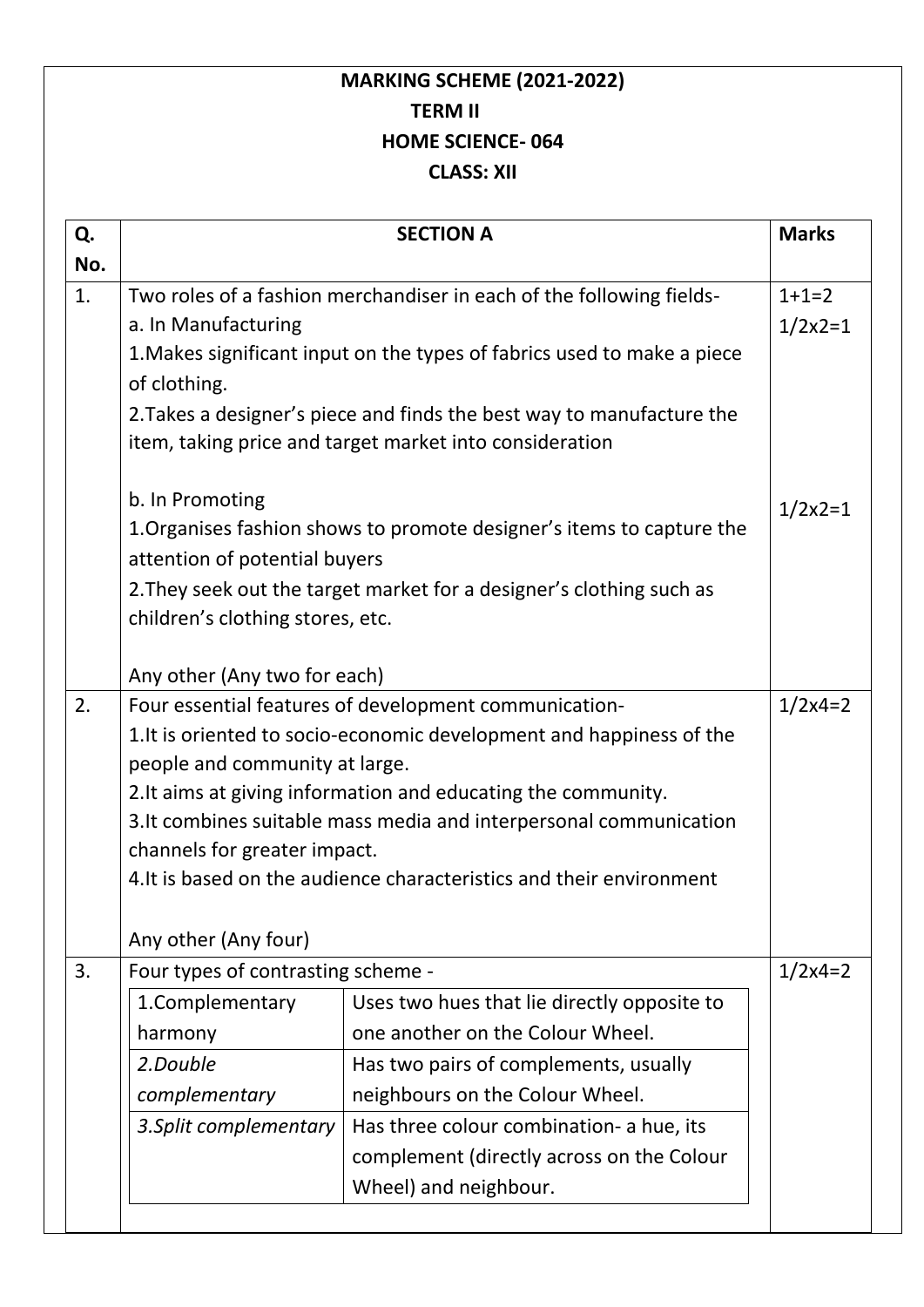|    |                                               | It may also use a hue and two neighbours                                                                                     |                     |
|----|-----------------------------------------------|------------------------------------------------------------------------------------------------------------------------------|---------------------|
|    |                                               | of its complement.                                                                                                           |                     |
|    | 4. Analogous                                  | A combination of analogous and                                                                                               |                     |
|    | complementary                                 | complementary schemes, a complement                                                                                          |                     |
|    |                                               | selected for dominance in a group of                                                                                         |                     |
|    |                                               | neighbouring colours.                                                                                                        |                     |
|    | Any other (Any four)                          |                                                                                                                              |                     |
|    |                                               | <b>OR</b>                                                                                                                    | 0 <sub>R</sub>      |
|    |                                               | Four basic shapes created by using different types of lines -                                                                | $1/2x4=2$           |
|    | 1. Natural shapes                             |                                                                                                                              |                     |
|    | 2. Stylised shapes                            |                                                                                                                              |                     |
|    | 3. Geometric shapes                           |                                                                                                                              |                     |
|    | 4. Abstract shapes                            |                                                                                                                              |                     |
|    |                                               |                                                                                                                              |                     |
|    | Any other (Any four)                          |                                                                                                                              |                     |
| 4. | a) Spinning to near dryness is avoided-       |                                                                                                                              | $1+1=2$             |
|    |                                               | It may cause wrinkles which are difficult to remove during ironing.                                                          | 1                   |
|    |                                               | b) Agitators of washing machine should be made of bake lite-                                                                 | $\mathbf{1}$        |
|    |                                               | As they are not affected by detergents, bleaches, softeners, etc.                                                            |                     |
|    |                                               |                                                                                                                              |                     |
|    | Any other (Any one reason)                    |                                                                                                                              |                     |
| 5. | Campaign-                                     |                                                                                                                              | $1+1=2$             |
|    |                                               | It is a combination of the usage of different communication methods                                                          | $\mathbf{1}$        |
|    |                                               | and materials about a theme for a predefined period of time.                                                                 |                     |
|    |                                               |                                                                                                                              |                     |
|    | Two advantages-                               |                                                                                                                              | $\frac{1}{2}+1/2=1$ |
|    | 1. Ensures attention and interest of audience |                                                                                                                              |                     |
|    |                                               | 2. It lasts in the memory of the people and stimulates action.<br>3. Creates conducive environment for adoption of practices |                     |
|    |                                               |                                                                                                                              |                     |
|    | Any other (Any two)                           |                                                                                                                              | <b>OR</b>           |
|    |                                               | <b>OR</b>                                                                                                                    |                     |
|    | Two objectives of RRE -                       |                                                                                                                              | $1+1=2$             |
|    |                                               | 1. Spread information regarding primary prevention services                                                                  | $1/2x^2=1$          |
|    |                                               | 2. Develop an understanding of the disease, to reduce stigma and                                                             |                     |
|    | discrimination against people with AIDS       |                                                                                                                              |                     |
|    |                                               |                                                                                                                              |                     |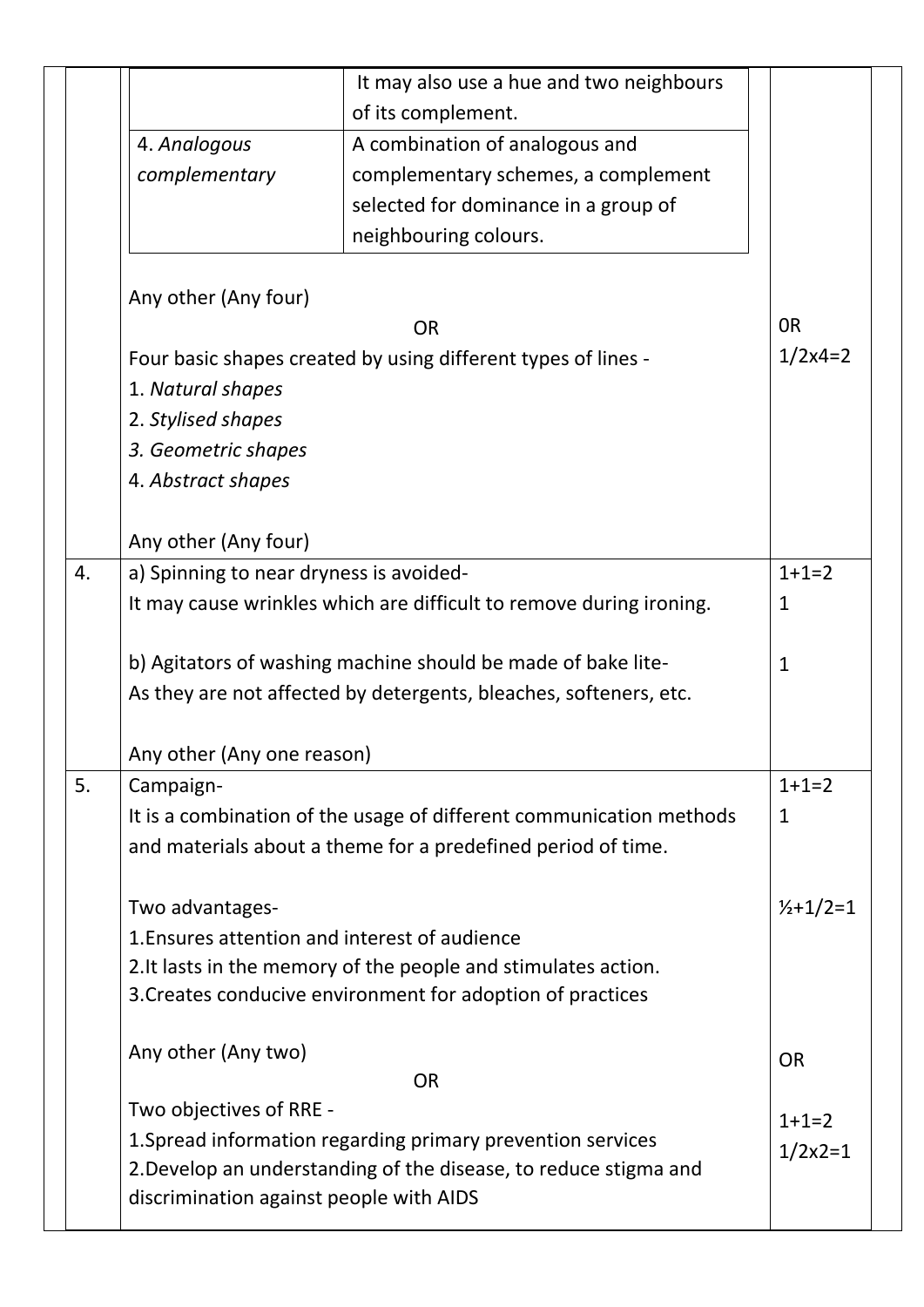|    | Two objectives of SEWA project-                                      | $1/2x2=1$ |
|----|----------------------------------------------------------------------|-----------|
|    | 1. To achieve full employment and self-reliance for women workers    |           |
|    | 2. Support women in other related areas like income, food and social |           |
|    | security (health, childcare and shelter).                            |           |
|    |                                                                      |           |
|    | Any other (Any two objectives for each)                              |           |
| 6. | Four stages of Guest cycle-                                          | $1/2x4=2$ |
|    | 1. Pre-arrival stage- Quoting rates for a guest                      |           |
|    | 2. Arrival Stage- Guest actually arrives and registers or checks-in  |           |
|    | 3. Occupancy- It provides various services as per the guest's        |           |
|    | requirements, ensuring security of the guest and coordination of     |           |
|    | various guest services.                                              |           |
|    | 4. Departure- The guest is ready to leave/move out or check-out" of  |           |
|    | the accommodation                                                    |           |
|    |                                                                      |           |
|    | Any other (Each stage elaborated in 1-2 lines)                       |           |
| 7. | Four job opportunities in consumer education and protection -        | $1/2x4=2$ |
|    | 1. Work in government organizations like                             |           |
|    | (BIS) Bureau of Indian Standards, Directorate of Marketing and       |           |
|    | Inspection, (Ag MARK), etc.                                          |           |
|    | 2. Work in voluntary consumer organizations (VOICE/CERC) for product |           |
|    | testing to create consumer awareness and publishing of magazines.    |           |
|    | 3. Work in consumer division of corporate houses that deal with      |           |
|    | consumer complaints and suggestions.                                 |           |
|    | 4. Work in National Consumer Helpline for consumer counselling       |           |
|    | Any other (Any four)                                                 |           |
|    | <b>SECTION B</b>                                                     |           |
| 8. | Three levels of merchandising in fashion Industry-                   | $1+1+1=3$ |
|    | 1. Retail Organisation Merchandising - Specialised management        |           |
|    | function within the fashion industry.                                |           |
|    | 2. Buying Agency Merchandising-Provides services for goods buying    |           |
|    | consultancy.                                                         |           |
|    | 3. Export House Merchandising-There are two types of merchandisers   |           |
|    | in an export house—the buyer merchandiser (they act as link between  |           |
|    | the buyer and the manufacturer) and                                  |           |
|    | the production merchandiser (they act as link between production and |           |
|    | buyer merchants)                                                     |           |
|    |                                                                      |           |
|    | Any other (Any three)                                                |           |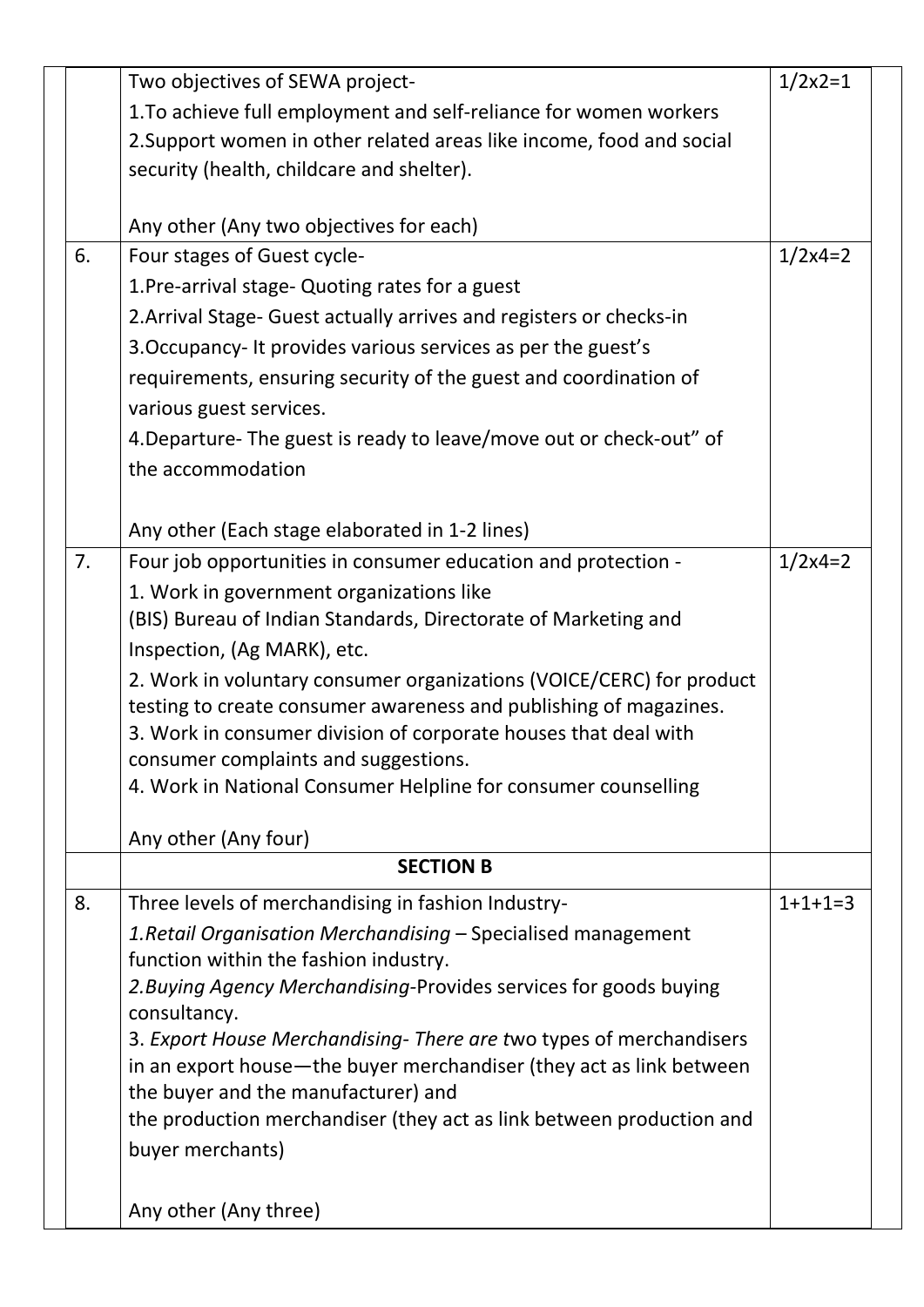|     |                                                                          | <b>OR</b>                      | <b>OR</b>           |
|-----|--------------------------------------------------------------------------|--------------------------------|---------------------|
|     | Four merchandising rights-                                               |                                | $2+1=3$             |
|     | 1. Right Merchandise                                                     |                                | $1/2X4=2$           |
|     | 2. At Right Place                                                        |                                |                     |
|     | 3. Right Price                                                           |                                |                     |
|     | 4. With Right Promotion                                                  |                                |                     |
|     | Any other (Any four rights)                                              |                                |                     |
|     | b. Two skills required-                                                  |                                | $1/X2=1$            |
|     | 1. Forecasting ability                                                   |                                |                     |
|     | 2. Analytical ability                                                    |                                |                     |
|     | 3. Communication ability                                                 |                                |                     |
|     | Any other (Any two skills)                                               |                                |                     |
| 9.  | Laundry is an art and science -                                          |                                | $1+2=3$             |
|     | It is science as it is based on application of scientific principles and |                                | $\frac{1}{2}+1/2=1$ |
|     | techniques.                                                              |                                |                     |
|     | It is art since application requires the mastering of certain skills to  |                                |                     |
|     | produce aesthetically pleasing results.                                  |                                |                     |
|     | Any other (Any one explanation for each)                                 |                                |                     |
|     |                                                                          |                                |                     |
|     | Four differences between household and commercial laundry                |                                | $1/2x4=2$           |
|     |                                                                          |                                |                     |
|     | <b>HOUSEHOLD LAUNDRY</b>                                                 | <b>COMMERCIAL LAUNDRY</b>      |                     |
|     | Quantum of clothes is less (5-                                           | Quantum of clothes is more     |                     |
|     | $10$ kg)                                                                 | (100kg or more)                |                     |
|     | No need of records                                                       | Proper record is maintained    |                     |
|     | No separate sections                                                     | Separate area for inspection,  |                     |
|     |                                                                          | sorting, drying, ironing, etc. |                     |
|     | Equipment used are brushes,                                              | Bigger equipment such as       |                     |
|     | buckets, basin, washing                                                  | hydroextractors, flat bed for  |                     |
|     | machine, etc.                                                            | ironing, roller ironing, etc.  |                     |
|     | Any other (Any four differences)                                         |                                |                     |
| 10. | Six skills required for Journalism -                                     |                                | $1/2x6=3$           |
|     | 1.Cognitive                                                              |                                |                     |
|     | 2.Creative                                                               |                                |                     |
|     | 3. Technical                                                             |                                |                     |
|     | 4. Presentation                                                          |                                |                     |
|     | 5. Questioning Ability                                                   |                                |                     |
|     |                                                                          |                                |                     |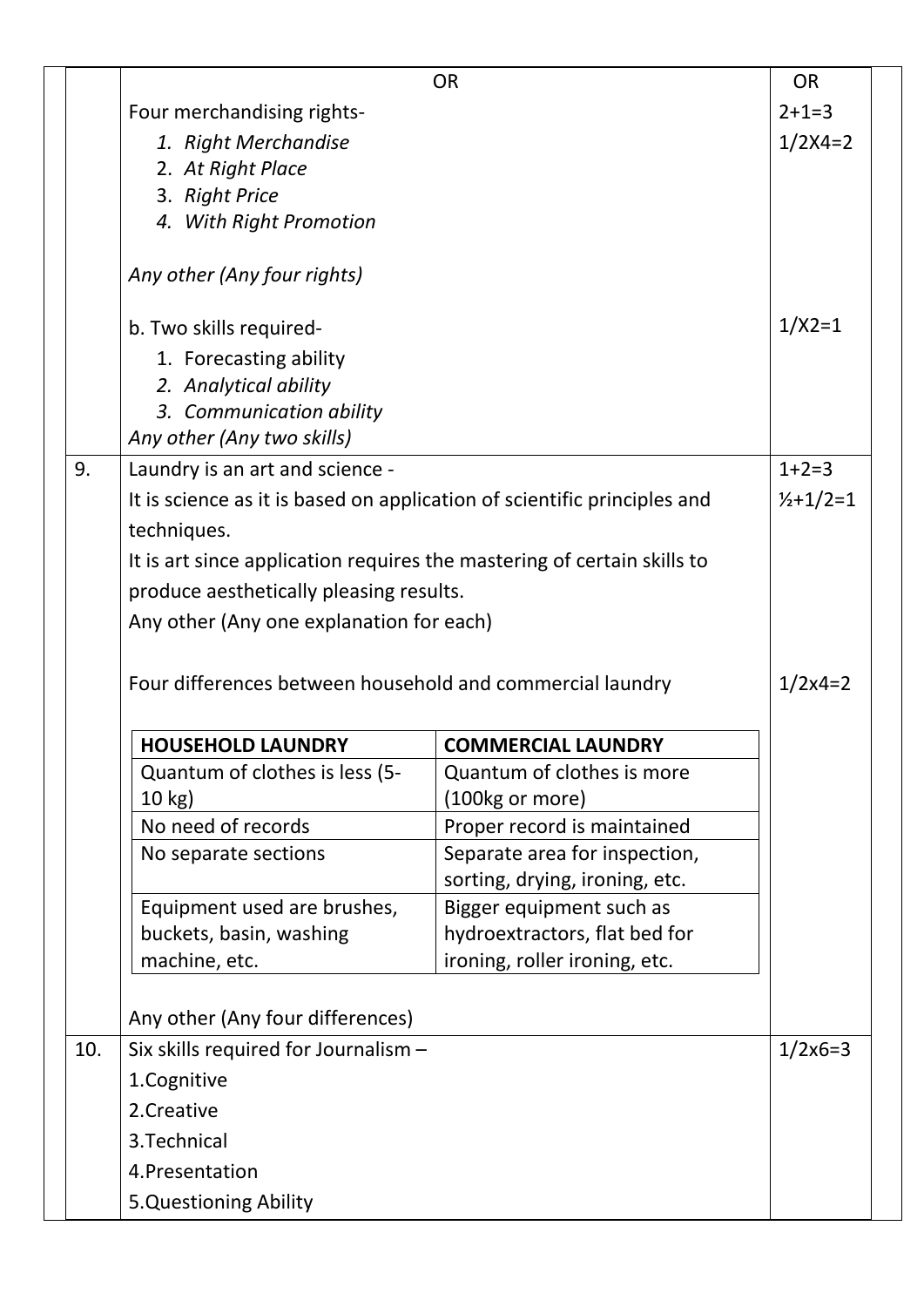|     | 6. Ability to work with diverse groups                                                                                   |                |
|-----|--------------------------------------------------------------------------------------------------------------------------|----------------|
|     | Any other (Any six)                                                                                                      |                |
|     | <b>SECTION C</b>                                                                                                         |                |
| 11. | Two ways of creating rhythm-                                                                                             | $2+2=4$        |
|     | 1. Repetition of laces, colour, embroidery, etc                                                                          | $1+1=2$        |
|     | 2. Cordation by gradual increase or decrease in size of motifs, lines,                                                   |                |
|     | buttons, etc.                                                                                                            |                |
|     |                                                                                                                          |                |
|     | Any other (Any two ways with diagram)                                                                                    |                |
|     | Two ways of shifting the emphasis away from the arms-                                                                    | $1+1=2$        |
|     | 1. Placement of decorations on waist, etc.                                                                               |                |
|     | 2. Use of Contrasting colours on neckline, etc.                                                                          |                |
|     |                                                                                                                          |                |
|     | Any other (Any two ways with diagram)                                                                                    |                |
| 12. | Organizational chart of a housekeeping department                                                                        | $2 + 2 = 4$    |
|     |                                                                                                                          |                |
|     | <b>Executive</b><br><b>Housekeeper</b><br><b>Interior Decorator</b><br><b>Assistant</b><br>housekeeper                   | $\overline{2}$ |
|     | Housekeeping<br>control desk                                                                                             |                |
|     | <b>Public area</b><br>Linen / Uniform<br><b>Floor supervisor</b><br><b>Florist / Gardner</b><br>supervisor<br>Supervisor |                |
|     | Helper<br><b>Room Attendant</b><br><b>Head Housemen</b>                                                                  |                |
|     |                                                                                                                          |                |
|     | Housemen<br><b>Housemen</b>                                                                                              |                |
|     |                                                                                                                          |                |
|     | Four responsibilities of housekeeping department-                                                                        | $1/2x4=2$      |
|     | 1. Cleaning of public areas and guestrooms                                                                               |                |
|     | 2. Supply, upkeep of laundry and exchange of various linen                                                               |                |
|     | 3. Internal flower arrangement and maintenance of external landscape                                                     |                |
|     | or garden.                                                                                                               |                |
|     | 4. Pest control                                                                                                          |                |
|     |                                                                                                                          |                |
|     | Any other (Any four)                                                                                                     | <b>OR</b>      |
|     | <b>OR</b>                                                                                                                |                |